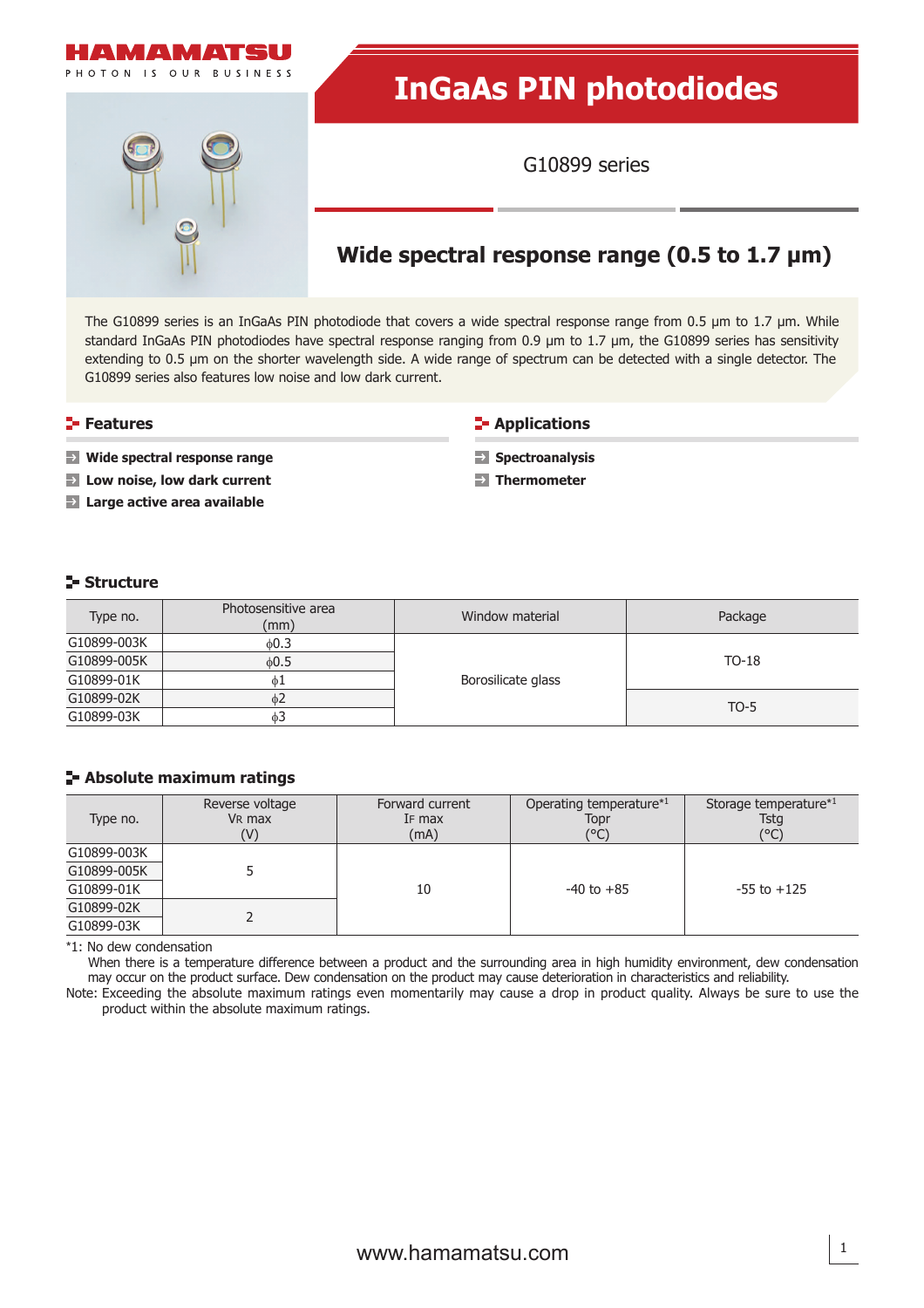|             | Spectral          | Peak<br>sensitivity<br>wavelength<br>$\lambda p$ | Photosensitivity    |                     |                     |      |                   |       |                       | <b>Dark</b><br>current |                   | Temp.<br>coefficient of |                              |
|-------------|-------------------|--------------------------------------------------|---------------------|---------------------|---------------------|------|-------------------|-------|-----------------------|------------------------|-------------------|-------------------------|------------------------------|
| Type no.    | response<br>range |                                                  | $\lambda = 0.65$ µm |                     | $\lambda = 0.85$ µm |      | $\lambda$ =1.3 µm |       | $\lambda = \lambda p$ |                        | ID<br>$V_R = 1 V$ |                         | dark current<br>$\Delta$ Tid |
|             |                   |                                                  | Min.                | Typ.                | Min.                | Typ. | Min.              | Typ.  | Min.                  | Typ.                   | Typ.              | Max.                    | $V_R = 1 V$                  |
|             | $(\mu m)$         | $(\mu m)$                                        |                     | $(A/W)$ $(A/W)$ $($ | (A/W)  (A/W)  (A/W) |      |                   | (A/W) | (A/W)  (A/W)          |                        | (nA)              | (nA)                    | $(\text{times}/^{\circ}C)$   |
| G10899-003K |                   |                                                  |                     | 0.22                | 0.35                | 0.45 | 0.8               | 0.9   | 0.85                  |                        | 0.3               | 1.5                     | 1.07                         |
| G10899-005K |                   | 1.55                                             | 0.15                |                     |                     |      |                   |       |                       |                        | 0.5               | 2.5                     |                              |
| G10899-01K  | $0.5$ to 1.7      |                                                  |                     |                     |                     |      |                   |       |                       |                        |                   |                         |                              |
| G10899-02K  |                   |                                                  |                     |                     |                     |      |                   |       |                       |                        | 5                 | 25                      |                              |
| G10899-03K  |                   |                                                  |                     |                     |                     |      |                   |       |                       | 15                     | 75                |                         |                              |

| Type no.    | Cutoff frequency<br>fc<br>$V_R = 1 V$<br>$RL = 50 \Omega$ |               | Terminal capacitance<br>$V_R = 1 V$<br>$f = 1$ MHz |              | Shunt resistance<br><b>Rsh</b><br>$V_R = 10$ mV |                     | $D^*$<br>$\lambda = \lambda p$ |                                                                     | <b>NEP</b><br>$\lambda = \lambda p$ |                        |
|-------------|-----------------------------------------------------------|---------------|----------------------------------------------------|--------------|-------------------------------------------------|---------------------|--------------------------------|---------------------------------------------------------------------|-------------------------------------|------------------------|
|             | Min.<br>(MHz)                                             | Typ.<br>(MHz) | Typ.<br>(pF)                                       | Max.<br>(pF) | Min.<br>$(M\Omega)$                             | Typ.<br>$(M\Omega)$ | Min.                           | Typ.<br>$ $ (cm · Hz <sup>1/2</sup> /W) (cm · Hz <sup>1/2</sup> /W) | Typ.<br>$(W/Hz^{1/2})$              | Max.<br>$(W/Hz^{1/2})$ |
| G10899-003K | 150                                                       | 300           | 10                                                 | 15           | 100                                             | 1000                |                                | $5 \times 10^{12}$                                                  | $5 \times 10^{-15}$                 | $2 \times 10^{-14}$    |
| G10899-005K | 75                                                        | 150           | 20                                                 | 30           | 30                                              | 300                 |                                |                                                                     | $9 \times 10^{-15}$                 | $4 \times 10^{-14}$    |
| G10899-01K  | 25                                                        | 45            | 70                                                 | 130          | 10                                              | 100                 | $1 \times 10^{12}$             |                                                                     | $2 \times 10^{-14}$                 | $6 \times 10^{-14}$    |
| G10899-02K  | 4                                                         | 10            | 300                                                | 800          | 2.5                                             | 25                  |                                |                                                                     | $3 \times 10^{-14}$                 | $2 \times 10^{-13}$    |
| G10899-03K  | 2                                                         |               | 600                                                | 1200         |                                                 | 10                  |                                |                                                                     | $5 \times 10^{-14}$                 | $2 \times 10^{-13}$    |

The G10899 series may be damaged by electrostatic discharge, etc. Be careful when using the G10899 series.





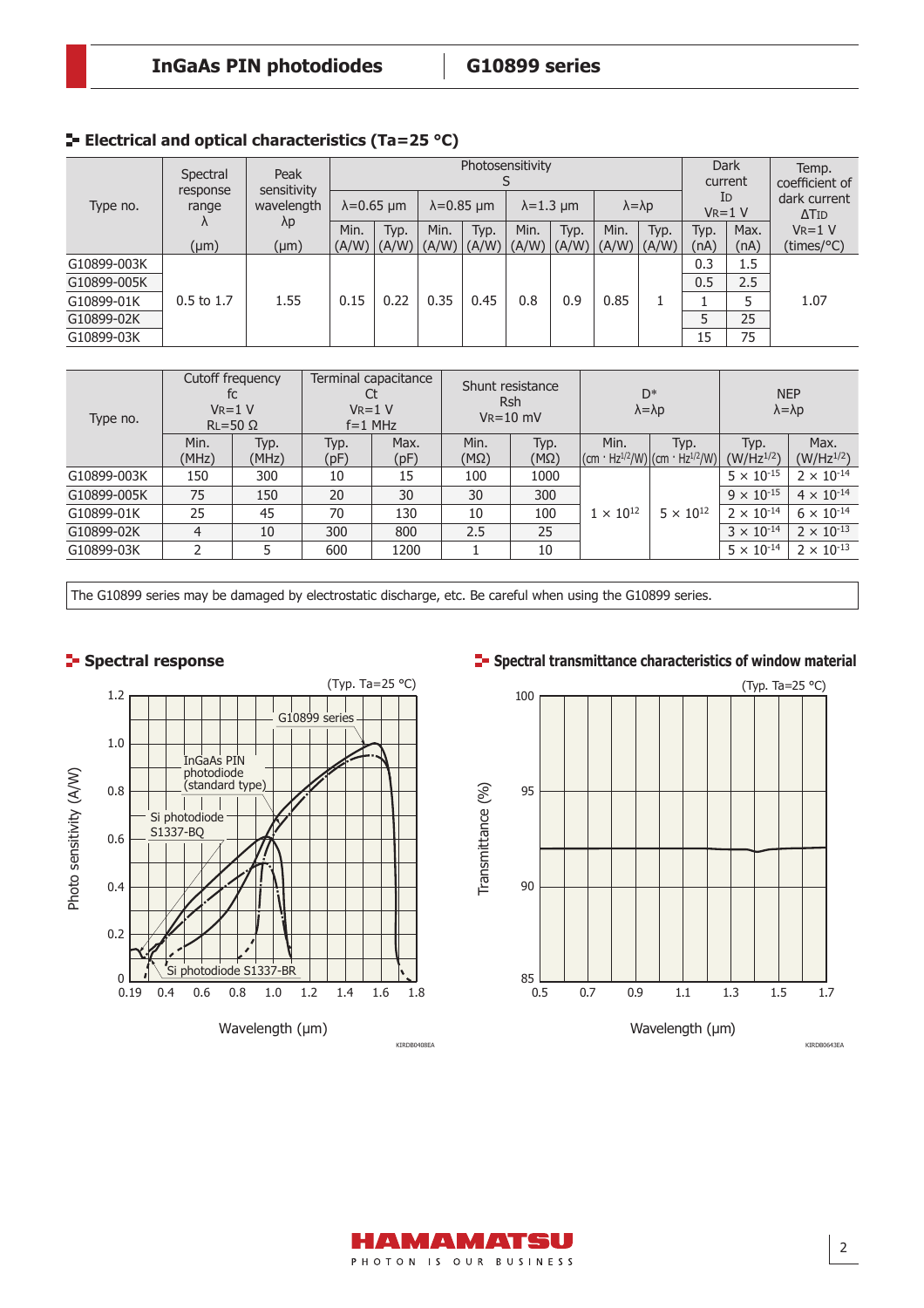**P**-Dark current vs. reverse voltage



#### **Photosensitivity temperature characteristics**

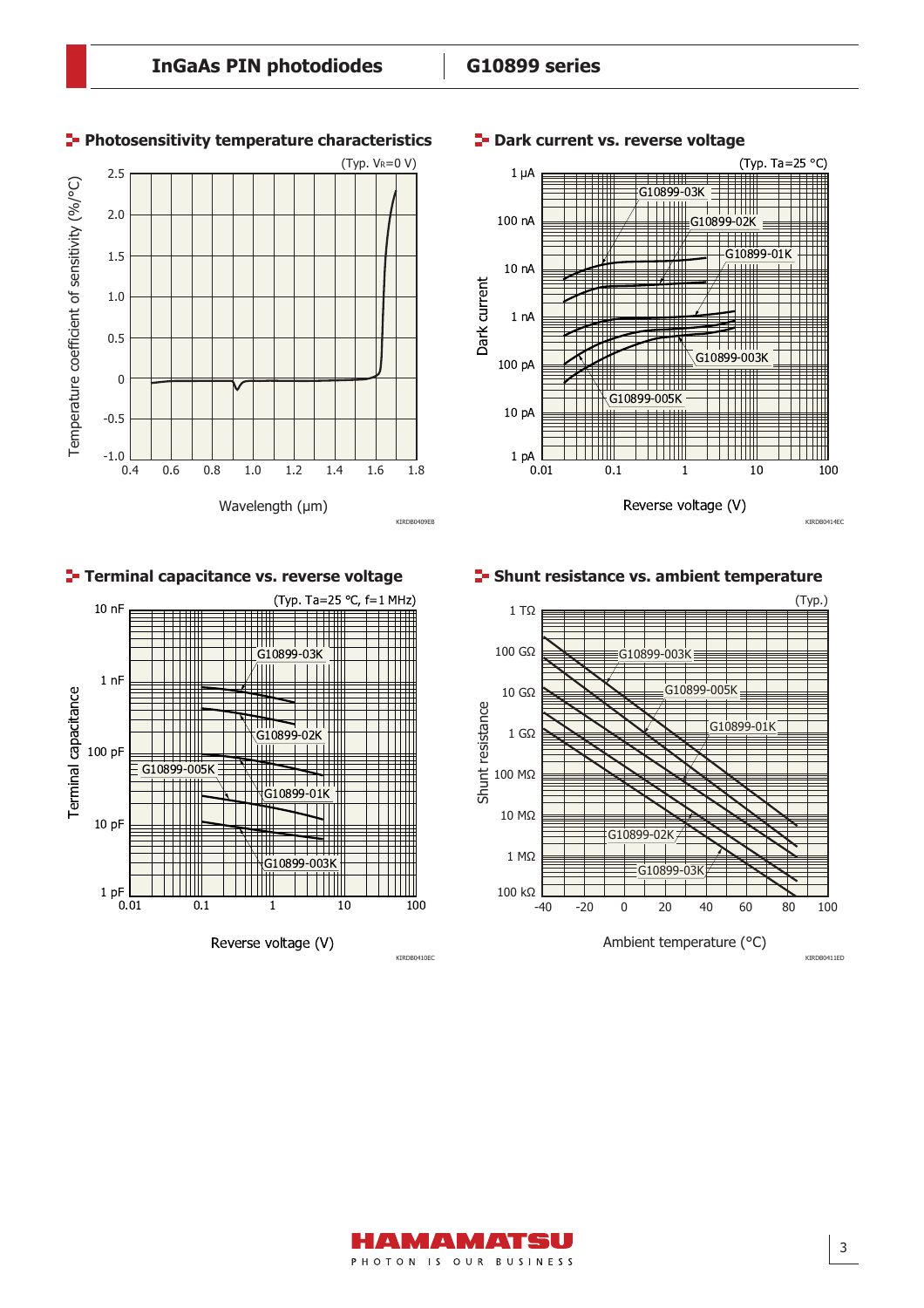#### **P** Dimensional outlines (unit: mm)



HAMAMATSU PHOTON IS OUR BUSINESS

O

Case

 $\circledcirc$ 

 $61.5$  max

4

KIRDA0221EA